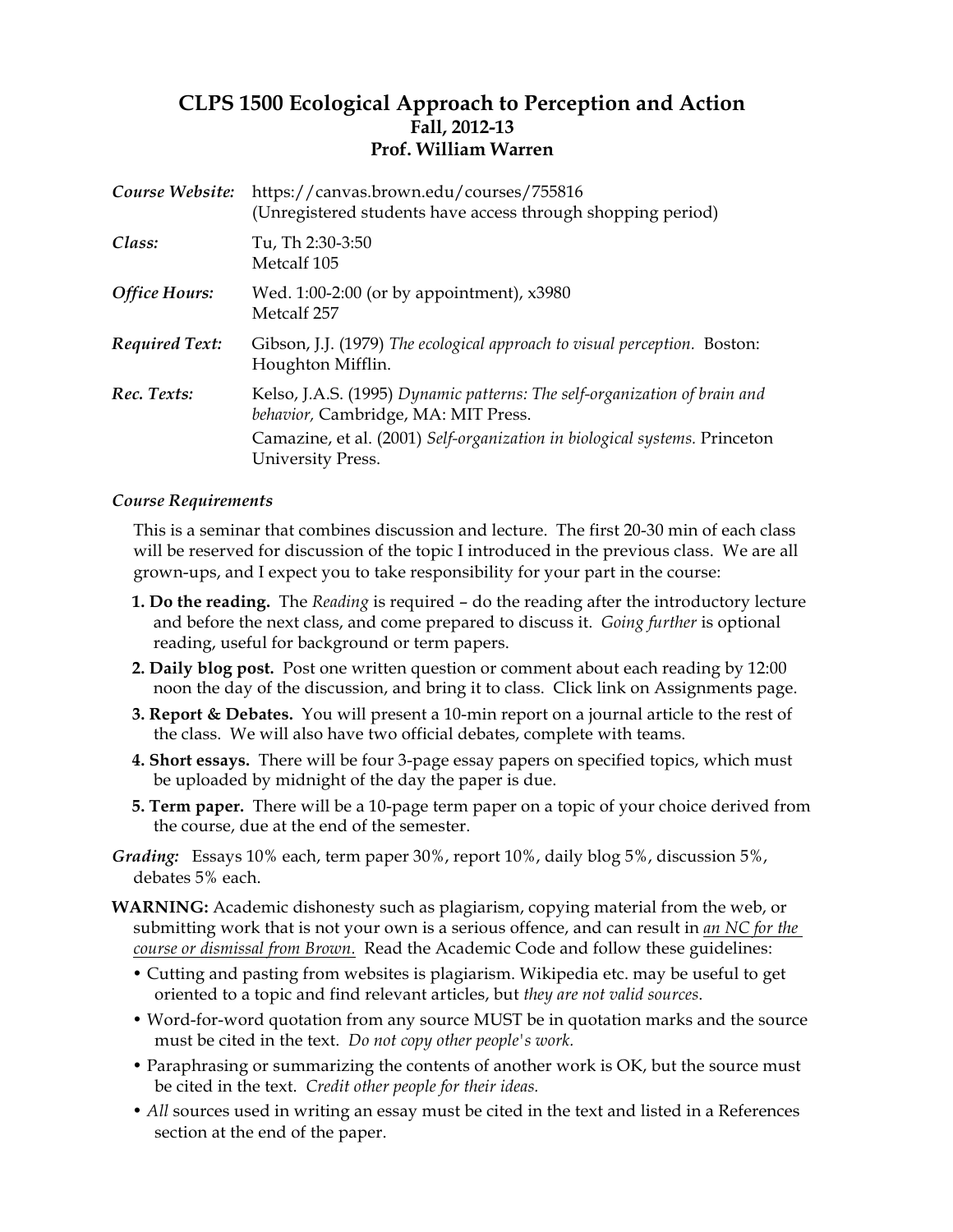## **Part I. The Controversy**

## **Sept. 6 Indirect perception 1: The constructivist tradition**

*Background reading for first class:*  Gibson (1979) Introduction & Ch. 1. (Scan Ch. 2 & 3).

### **Sept. 11 Indirect perception 2: Computational approaches**

*Reading for discussion of "The constructivist tradition":*

Proffitt, D. (1999) Inferential vs. ecological approaches to perception. In R.J. Sternberg (Ed.), *The nature of cognition.*

Rock, I. (1983) *The logic of perception.* Ch. 1 & 2 (p. 28-40).

*Going further:*

Gregory, R.L. (1980) Perceptions as hypotheses. *Philosophical Transactions of the Royal Society of London, B, 290,* 181-197.

Palmer, S.E. (1999) *Vision science: Photons to phenomenology,* Ch. 1 and 2. MIT Press.

#### **Sept. 13 Direct perception**

*Reading for discussion of "Computational approaches":* 

Johnson-Laird, P. (1988) *The computer and the mind.* p. 57-80, 103-120.

Searle, J. (1990) Is the brain's mind a computer program? *Scientific American, 262*(1), 26- 31.

Knill, D.C., Kersten, D., & Yuille, A. (1996) A Bayesian formulation of visual perception. In Knill, D. & Richards, W. (Eds.) *Perception as Bayesian inference,* p. 1-21.

#### *Going further:*

Chemero, A. (2009) Theories of representation. Ch. 3 of *Radical embodied cognitive science*. Cambridge: MIT Press.

Searle JR (1980) Minds, brains, and programs. *Behavioral and Brain Sciences, 3,* 417-457.

Marr, D. (1980) Visual information processing: The structure and creation of visual representations. *Phil Trans of the Royal Society of London B, 290*, 199-218.

Kersten, D. & Yuille, A. (2003) Bayesian models of object perception. *Current Opinion in Neurobiology, 13*, 150-158.

Ernst, M. & Banks, M. (2002) Humans integrate visual and haptic information in a statistically optimal fashion. *Nature, 415,* 429-433.

Tassinari, Domini, & Caudek (2008) The intrinsic constraint model for stereo-motion integration. *Perception, 37,* 79-95.

## **Part II. Perceiving the Environment**

[**Sept. 17 Mon. 1:00 Talk:** John Jeka, "The many roles of vision during locomotion," Metcalf]

\_\_\_\_\_\_\_\_\_\_\_\_\_\_\_\_\_\_\_\_\_\_\_\_\_\_\_\_\_\_\_\_\_\_\_\_\_\_\_\_\_\_\_\_\_\_\_\_\_\_\_\_\_\_\_\_\_\_\_\_\_\_\_\_\_\_\_\_\_\_\_\_\_\_

### **Sept. 18 Information 1: Ecological optics**

#### *Report:*

Geisler, W.S., Perry, J.S., Super, B.J., & Gallogly, D.P. (2001) Edge co-occurrence in natural images predicts contour grouping performance. *Vision Research, 41,* 711-724. *Reading for discussion of "Direct perception":* 

Gibson (1959) Perception as a function of stimulation. In S. Koch (Ed.), *Psychology: A study of a science, v. I,* pp. 456-473 only.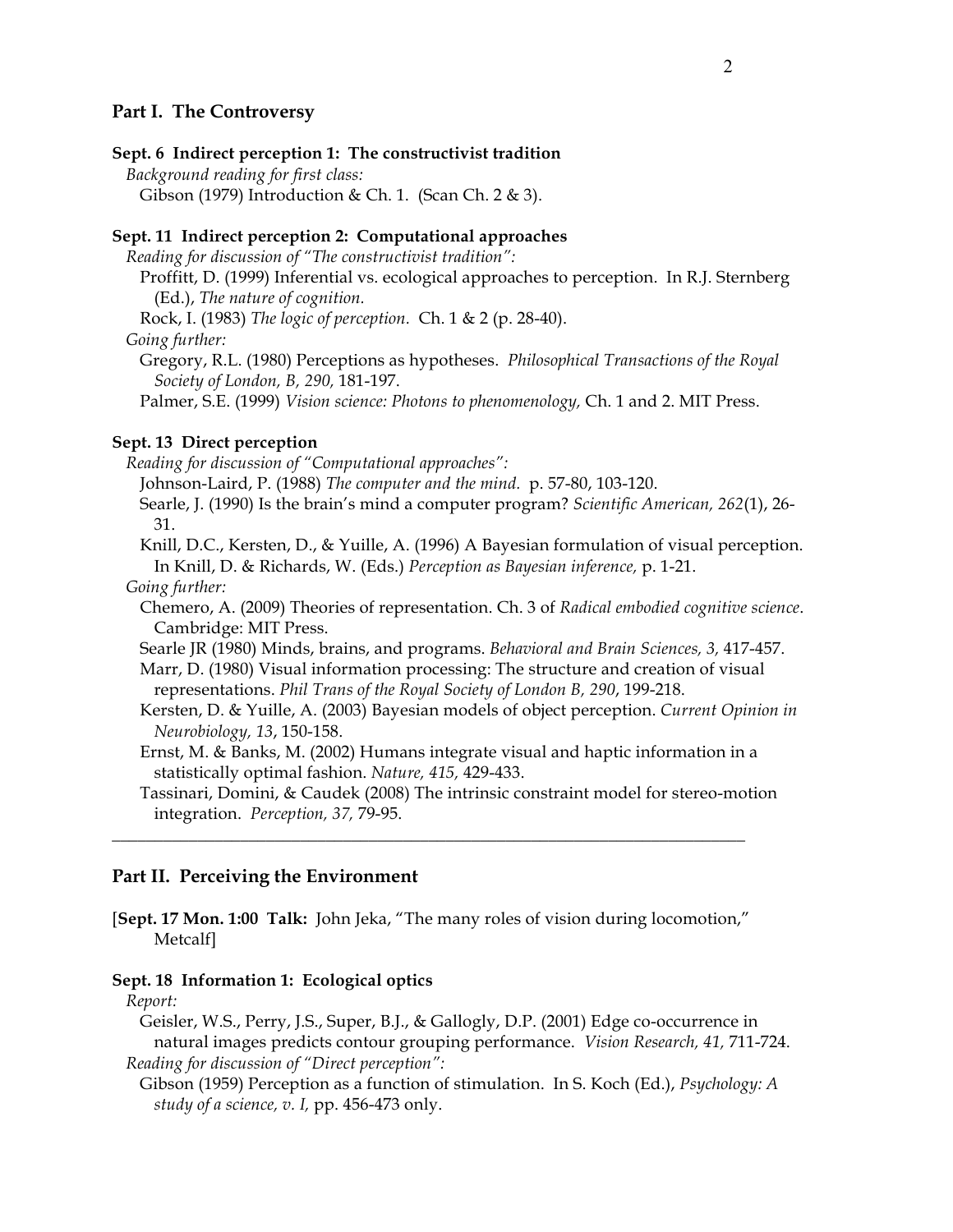Warren, W.H. (2005) Direct perception: The view from here. *Philosophical Topics, 33,* 335- 361.

*Going further:*

Shaw, R. E., Turvey, M. T., & Mace, W. M. (1981). Ecological psychology: The consequence of a commitment to realism. In W. Weimer & D. Palermo (Eds.), *Cognition and the symbolic processes, II* (pp. 159-226). Hillsdale, NJ: Erlbaum.

Shaw, R. E. (2003) The agent-environment interface: Simon's indirect or Gibson's direct coupling? *Ecological Psychology 15*, 37-106.

Huemer, M. (2001) *Skepticism and the veil of perception.* Lanham, MD: Rowman and Littlefield.

### **Sept. 20 Information 2: Sensory ecology**

**ESSAY 1 DUE** – upload PDF file to the course website by 11:59 pm

### *Reports*:

Carew, T.J. (2000) Echolocation in bats. *Behavioral Neurobiology,* Ch. 2, p. 35-58.

Von der Emde, G. (1999) Active electrolocation of objects in weakly electric fish. *Journal of Experimental Biology, 202,* 1205-1215.

*Reading for discussion of "Ecological optics":*

Gibson (1979) Ch. 4 & 5

*Going further:*

Sedgwick, H. A. (1986) Space perception. In K.R. Boff, L. Kaufman, & J.P. Thomas (Eds.) *Handbook of perception and human performance.* New York: Wiley, p. 21.1–21.57.

## **Sept. 25 Perception of layout: Air theory vs. Ground theory**

*Reading for discussion of "Sensory ecology":*

Mandik, P. & Clark, A. (2002) Selective representing and world-making. *Minds and Machines*, 12, 383-395.

Chemero, A. (1998) A stroll through the worlds of animats and humans: Review of *Being there* by Andy Clark. *Psyche, 4*, 1-10 (esp. p. 5-7).

*Going further:*

Au, W.W.L. & Simmons, J.A. (2007) Echolocation in dolphins and bats. *Physics Today*  (Sept.), 40-45.

von Uexküll, J. (1934) A stroll through the worlds of animals and men. In K. Lashley (Ed.), *Instinctive Behavior,* New York: International Press.

Varela, F., Thompson, E., & Rosch, E. (1991). *The embodied mind*, Ch. 3, 5, 7-9. Cambridge, MA: MIT Press.

Chemero, A. (2007) Toward a situated, embodied realism. *Cognition and Behavior*

#### **Sept. 27 Perception of shape 1: Euclidean structure**

*Report:* 

Sinai, M.J., Ooi, T.L., & He, Z. (1998) Terrain influences the accurate judgment of distance. *Nature, 395,* 497-500.

Ooi, T.L., Wu, B., & He, Z.J. (2001) Distance determined by the angular declination below the horizon. *Nature, 414,* 197-200.

*Reading for discussion of "Perception of layout":*

Gibson (1979) Ch. 9

Loomis, J.M., da Silva, J.A., Philbeck, J.W., & Fukusima, S.S. (1996) Visual perception of location and distance. *Current Directions in Psychological Science, 3,* 72-77.

*Going further:*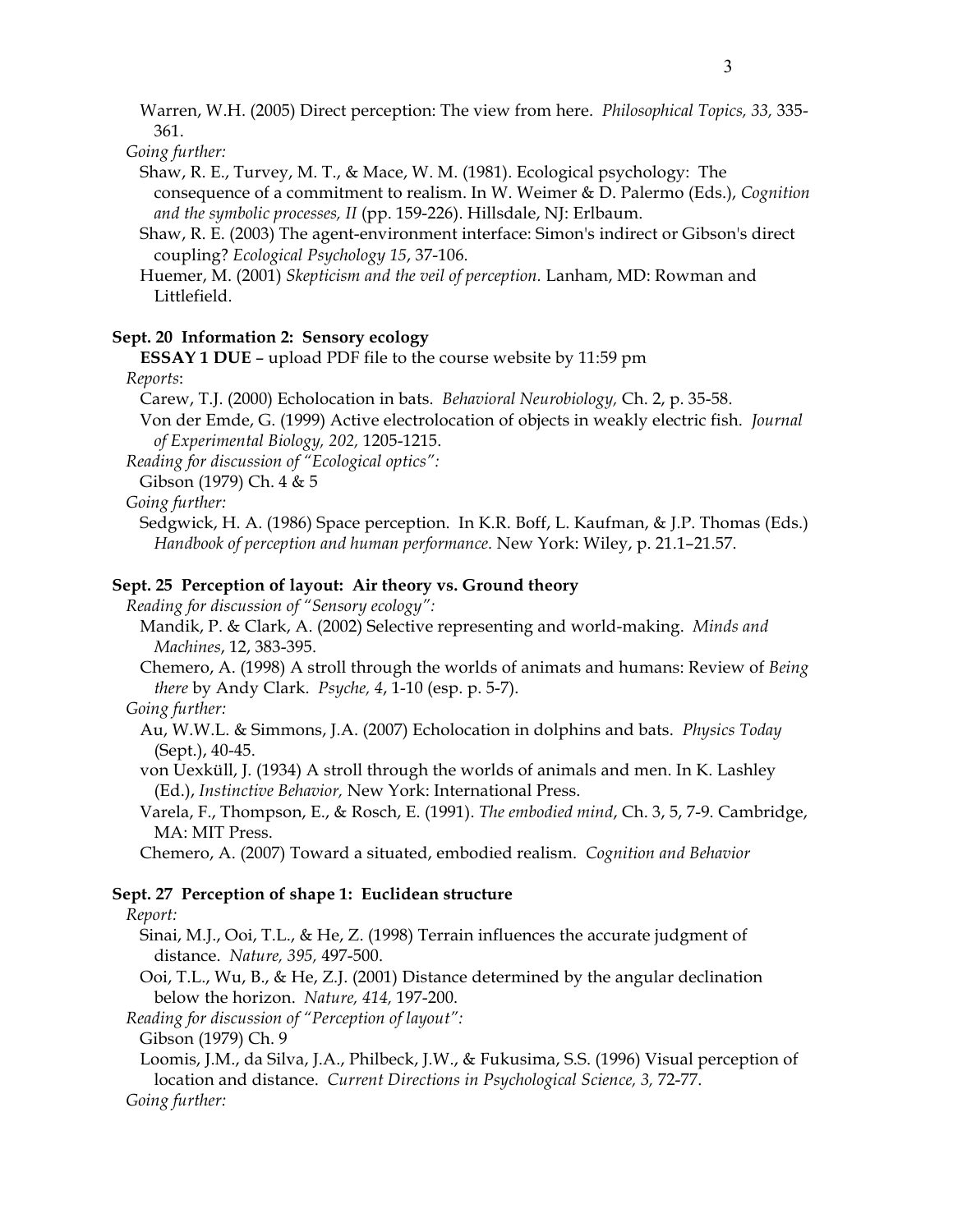Loomis, J.M. & Philbeck, J.W. (2008) Measuring spatial perception with spatial updating and action. In R. Klatzky, B. MacWhinney, & M. Behrmann (Eds.), *Embodiment, egospace, and action.* New York: Psychology Press, 1-43.

#### **Oct. 2 Perception of shape 2: Affine structure**

#### *Report:*

Todd, J.T. & Perotti, V.J. (1999) The visual perception of surface orientation from optical motion. *Perception & Psychophysics, 61,* 1577-1589.

*Reading for discussion of "Shape 1: Euclidean structure":*

Gibson (1979) Ch. 10 & 11

### *Going further:*

- Warren, W.H. (2012) Does this computational theory solve the right problem? Marr, Gibson, and the goal of vision. *Perception*, in press.
- Ullman, S. (1979) The interpretation of structure from motion. *Proceedings of the Royal Society of London, B, 203,* 405-426.
- Braunstein, M.L., Liter, J.C., & Tittle, J.S. (1993) Recovering three-dimensional shape from perspective transformations and orthographic rotations. *Journal of Experimental Psychology: Human Perception and Performance, 19,* 598-614.
- Norman, J.F., Todd, J.T., Perotti, V.J., & Tittle, J.S. (1996) The visual perception of threedimensional length. *Journal of Experimental Psychology: Human Perception and Performance, 22,* 173-186.

### **Oct. 4 Perception of shape 3: Topological structure**

- *Reading for discussion of "Shape 2: Affine structure":*
	- Todd, J.T. (2004) The visual perception of 3D shape. *Trends in Cognitive Sciences, 8,* 115- 121.
	- Tittle, J.S., Todd, J.T., Perotti, V.J., & Norman, J.F. (1995) Systematic distortion of perceived three-dimensional structure from motion and binocular stereopsis. *Journal of Experimental Psychology: Human Perception and Performance, 21,* 663-678.

*Going further:*

Todd, J.T. & Bressan, P. (1990) The perception of 3-dimensional affine structure from minimal apparent motion sequences. *Perception & Psychophysics, 48,* 419-430.

Domini, F. & Caudek, C. (2003) 3-D structure perceived from dynamic information: A new theory. *Trends in Cognitive Sciences, 7,* 444-449.

Koenderink, J.J., van Doorn, A.J., Kappers, A.M.L., & Todd, J.T. (2001) Ambiguity and the 'mental eye' in pictorial relief. *Perception, 30,* 431-448.

## **Part III. Visual Control of Action**

### **Oct. 9 Affordances**

*Reading for discussion of "Shape 3: Topological structure":*

Phillips, F., Todd, J.T., Koenderink, J.J., & Kappers, A.M.L. (2003) Perceptual representation of visible surfaces. *Perception & Psychophysics, 65,* 747-762.

 $\overline{\phantom{a}}$  , and the contribution of the contribution of the contribution of the contribution of the contribution of the contribution of the contribution of the contribution of the contribution of the contribution of the

Fleming, R.W., Torralba, A., & Adelson, E.H. (2004) Specular reflections and the perception of shape. *Journal of Vision, 4,* 798-820.

*Going further:*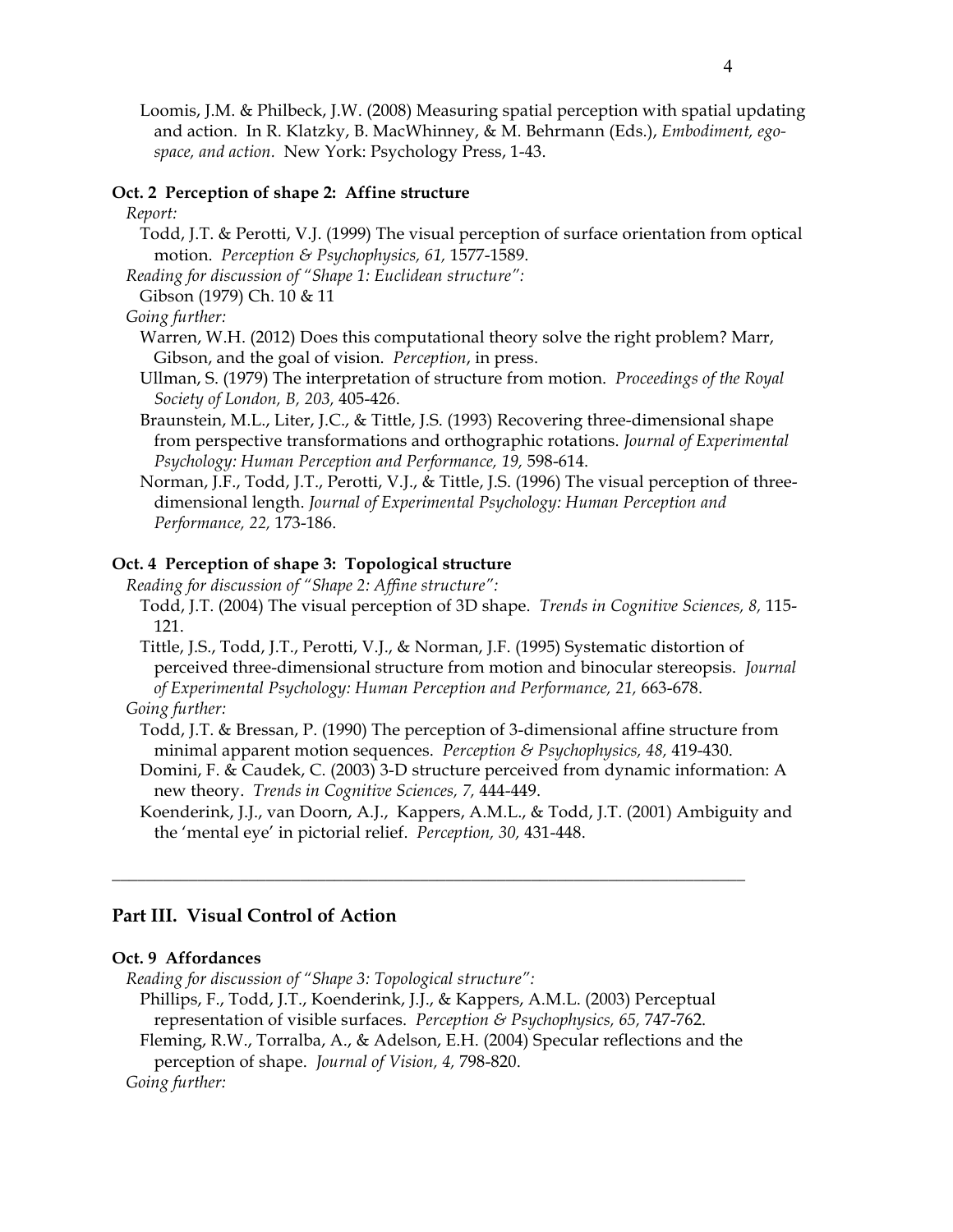Lappin, J.S., Norman, J.F., & Phillips, F. (2011) Fechner, information, and shape perception. *Attention, Perception & Psychophysics, 73,* 2353-2378.

Koenderink, J. J., & van Doorn, A. J. (1995) Relief: Pictorial and otherwise. *Image and Vision Computing, 13*, 321-334.

- Perotti, V.J., Todd, J.T., Lappin, J.S., & Phillips, F. (1998) The perception of surface curvature from optical motion. *Perception & Psychophysics, 60,* 377-388.
- Todd, J.T., Thaler, L., Dijkstra, T.M.H., Koenderink, J.J., & Kappers, A.M.L. (2007) The effects of viewing angle, camera angle, and sign of curvature on the perception of three-dimensional shape from texture. *Journal of Vision, 7,* 1-16.

### **Oct. 11 Embodied perception**

*Reports:*

- Proffitt, D. R., Stefanucci, J., Banton, T., & Epstein, W. (2003). The role of effort in distance perception. *Psychological Science, 14*, 106-113.
- Witt, J. K., Linkenauger, S. A., Bakdash, J. Z., & Proffitt, D. R. (2008). Putting to a bigger hole: Golf performance relates to perceived size. *Psychonomic Bulletin and Review*, *15*, 581‐585.
- *Reading for discussion of "Affordances":*

Gibson, Ch. 8.

Warren, W. (1984) Perceiving affordances: Visual guidance of stair climbing. *Journal of Experimental Psychology: Human Perception and Performance, 10,* 683-703.

- *Going further:*
	- Warren, W. H., & Whang, S. (1987). Visual guidance of walking through apertures: Body scaled information for affordances. *Journal of Experimental Psychology: Human Perception and Performance, 13*, 371-383.
	- Mark, L. S. (1987). Eyeheight-scaled information about affordances: A study of sitting and stair climbing. *Journal of Experimental Psychology: Human Perception and Performance, 13*, 360-370.

Stoffregen, T.A., Yang, C.-M., Giveans, M.R., Flanagan, M., & Bardy, B.G. (2009) Movement in the perception of an affordance for wheelchair locomotion. *Ecological Psychology, 21,* 1-36.

Turvey, M.T. (1992) Affordances and prospective control: An outline of the ontology. *Ecological Psychology, 4,* 173-187.

Chemero, A. (2003) An outline of a theory of affordances. *Ecological Psychology, 15,* 181- 195.

#### **Oct. 16 Time-to-contact: The** *tau* **variable**

#### *Report:*

Lee, D. & Reddish, P. (1981) Plummeting gannets: A paradigm of ecological optics. *Nature, 293,* 293-294.

*Reading for discussion of "Embodied perception":*

- Proffitt, D. (2006) Embodied perception and the economy of action. *Perspectives on Psychological Science, 1,* 110-122.
- Firestone, C. (2011) Against 'visual paternalism'. Society for Philosophy and Psychology, 1-10.
- Witt, J. K., & Riley, M. (2012). Getting in touch with your inner Gibson: Reconciling action‐specific and ecological approaches. Submitted for publication, 1-15.

#### *Going further:*

Noe, A. (2006) *Action in Perception,* Ch. 1-3. MIT Press.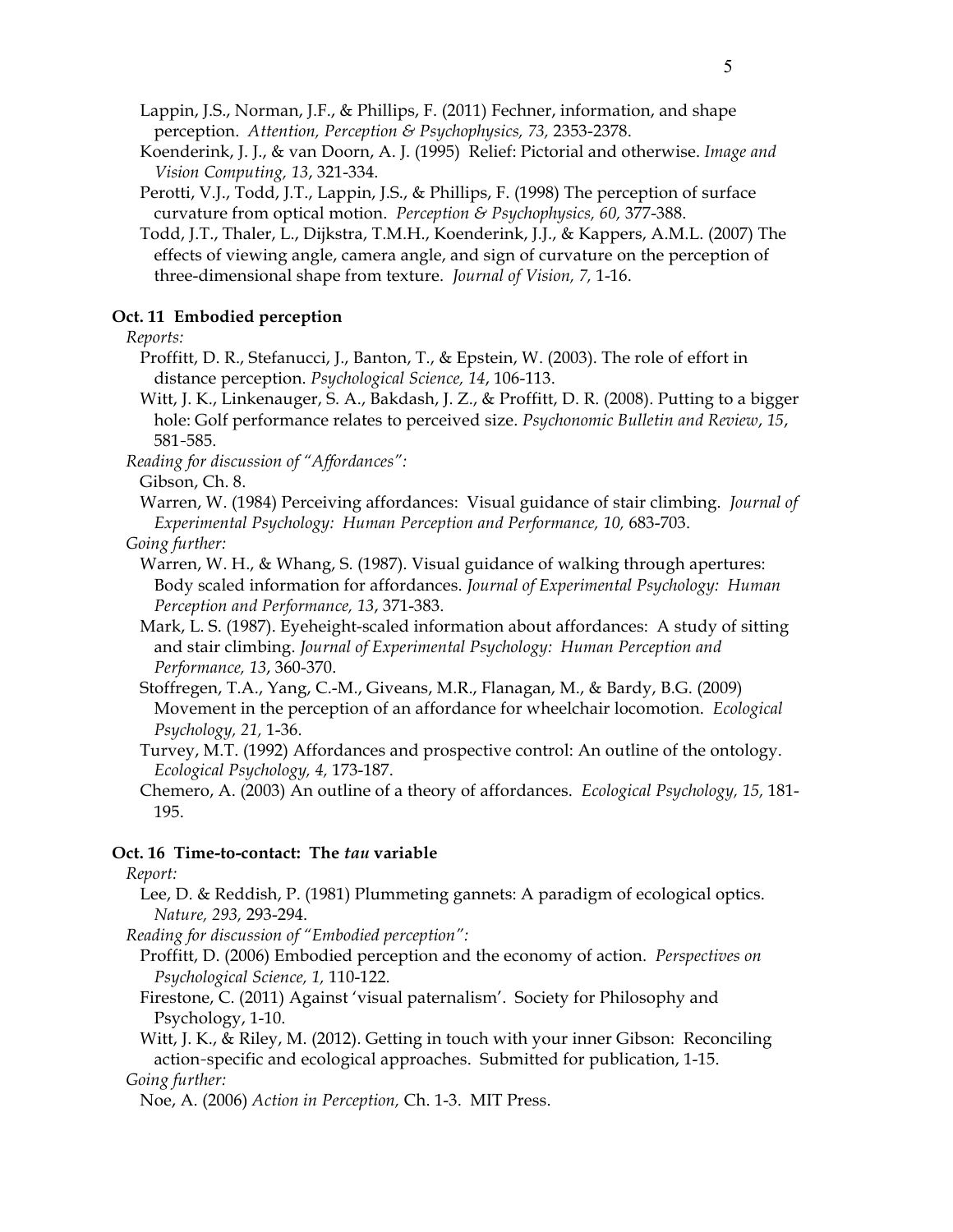Witt, J. K., Proffitt, D.R., & Epstein, W. (2005). Tool use affects perceived distance but only when you intend to use it. *Journal of Experimental Psychology: Human Perception and Performance*, *31*, 880‐888.

Durgin, F. H., Baird, J. A., Greenburg, M., Russell, R., Shaughnessy, K., & Waymouth, S. (2009). Who is being deceived? The experimental demands of wearing a backpack. *Psychonomic Bulletin and Review, 16,* 964–969.

Woods, A.J., Philbeck, J.W., & Danoff, J.V. (2009) The various perceptions of distance: An alternative view of how effort affects distance judgments. *Journal of Experimental Psychology: Human Perception and Performance, 35,* 1104-1117.

Witt, J. K., Proffitt, D. R., & Epstein, W. (2010). How and when does action scale perception? *Journal of Experimental Psychology: Human Perception and Performance, 36, 1153‐1160.*

## **Oct. 18 On mechanism and learning**

**ESSAY 2 DUE** – upload PDF file to the course website by 11:59 pm *Report:*

Wang, Y. & Frost, B.J. (1992) Time to collision is signaled by neurons in the nucleus rotundus of pigeons. *Nature, 356,* 236-238.

*Reading for discussion of "Time-to-contact":*

- Lee, D. (1980) Visuo-motor coordination in space-time. Reprinted in G.J. Pepping & M.L. Grealy (Eds.) (2007), *Closing the gap: The scientific writings of David N. Lee.* Mahwah, NJ: Erlbaum, p. 259-277.
- Tresillian, J.R. (1999) Visually timed action: Time-out for tau? *Trends in Cognitive Sciences, 3,* 301-310.
- Warren, W.H. (2007) Action-scaled information comment on Lee (1980). In G.J. Pepping & M.L. Grealy (Eds.), *Closing the gap: The scientific writings of David N. Lee.* Mahwah, NJ: Erlbaum, 253-268.

*Going further:*

- Bootsma, R. J. & van Wieringen, P. (1990). Timing an attacking forehand drive in table tennis. *Journal of Experimental Psychology: Human Perception and Performance*, 16(1), 21- 29.
- Gray, R., & Regan, D. (1998). Accuracy of estimating time to collision using binocular and monocular information. *Vision Research, 38*, 499-512.

Rushton, S. K., & Wann, J. P. (1999). Weighted combination of size and disparity: A computational model for timing a ball catch. *Nature Neuroscience, 2*, 186-190.

Hecht, H. & Savelsbergh, G. J. P. (2004). *Theories of Time-to-Contact. Advances in Psychology* (Vol. 135). Amsterdam: Elsevier.

Lee, D. N. (1976). A theory of visual control of braking based on information about timeto-collision. *Perception, 5*(4), 437-459.

Yilmaz, E. H., & Warren, W. H. (1995). Visual control of braking: A test of the tau-dot hypothesis. *Journal of Experimental Psychology: Human Perception and Performance, 21*, 996-1014.

Fajen, B.R. (2005) Calibration, information, and control strategies for braking to avoid a collision. *Journal of Experimental Psychology: Human Perception and Performance, 31*, 480- 501.

## **Oct. 23 Catching and the outfielder problem**

*Reading for discussion of "On mechanism and learning":* Gibson (1979) Ch. 14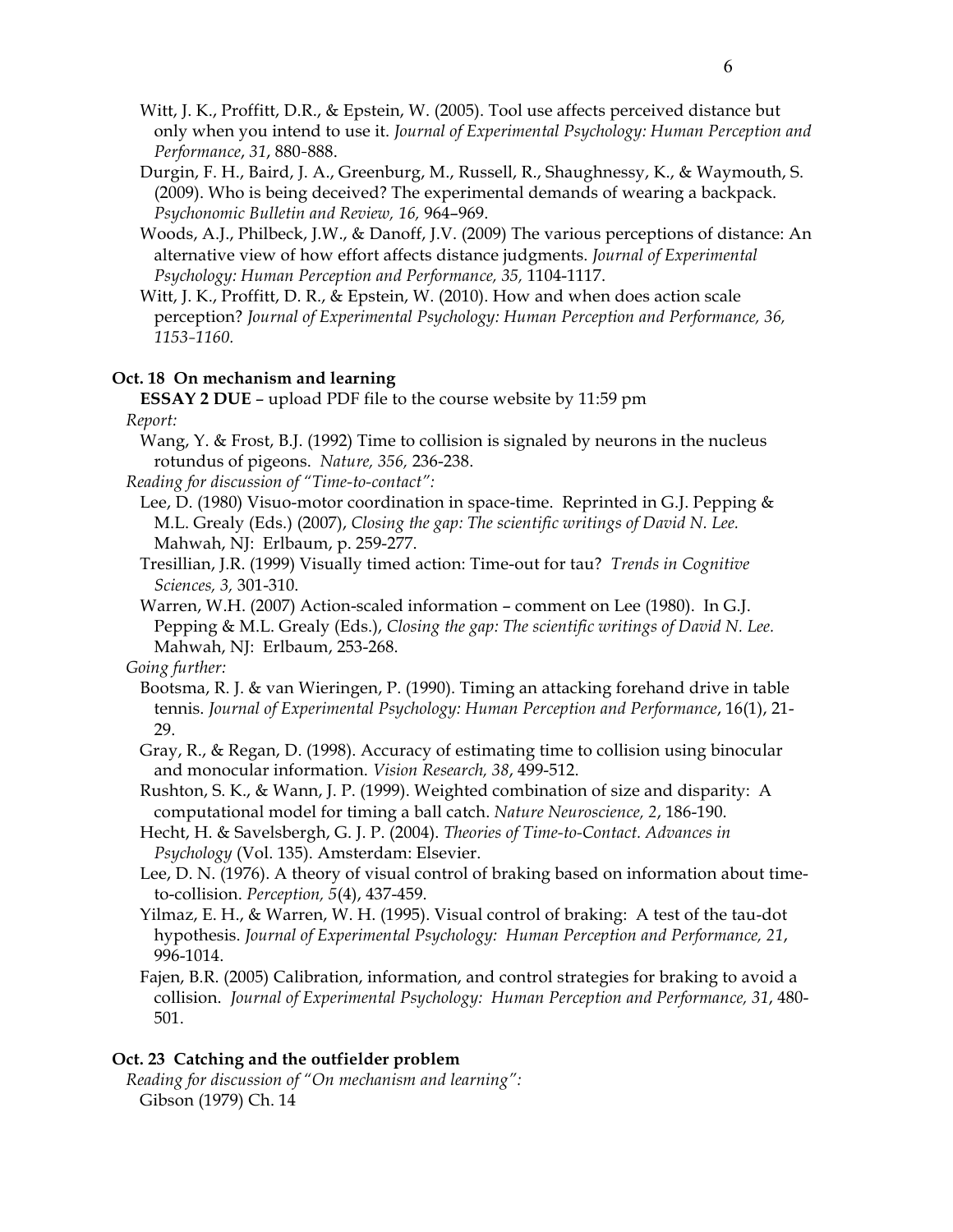Van de Grind, W. (1988) The possible structure and role of neuronal smart mechanisms in vision. *Cognitive Systems, 2,* 163-180.

Jacobs, D.M. & Michaels, C.F. (2002) On the apparent paradox of learning and realism. *Ecological Psychology, 14,* 127-139.

*Going further:*

Sun, H. & Frost, B.J. (1998) Computation of different optical variables of looming objects in pigeon nucleus rotundus neurons. *Nature Neuroscience, 1,* 296-303.

Norman, J. (2002). Two visual systems and two theories of perception: An attempt to reconcile the constructivist and ecological approaches. *Behavioral and Brain Sciences, 25*, 73-144.

Smith, M. R., Flach, J. M., Dittman, S. M., & Stanard, T. (2001). Monocular optical constraints on collision control. *Journal of Experimental Psychology: Human Perception and Performance, 27,* 395–410.

Michaels, C.F., Arzamarski, R., Isenhower, R.W., & Jacobs, D.M. (2008) Direct learning in dynamic touch. *Journal of Experimental Psychology: Human Perception and Performance, 34,* 944-957.

Fajen, B. R. (2008). Learning novel mappings from optic flow to the control of action. *Journal of Vision, 8*, 1-12.

## **Oct. 25 Optic flow**

*Report:*

- Lee, D. N. & Aronson, E. (1974) Visual proprioceptive control of standing in human infants. *Perception & Psychophysics, 15,* 529-532.
- *Reading for discussion of "Catching":*

Montagne, G., Laurent, M., Durey, A., & Bootsma, R. (1999) Movement reversals in ball catching. *Experimental Brain Research, 129,* 87-92.

Montagne, G., Laurent, M., & Durey, A. (1998) Visual guidance of goal-oriented locomotor displacements: The example of ball interception tasks. *Ecological Psychology, 10,* 25-37.

## *Going further:*

- Peper, L., Bootsma, R. J., Mestre, D. R., & Bakker, F. C. (1994). Catching balls: How to get the hand to the right place at the right time. *Journal of Experimental Psychology: Human Perception and Performance, 20,* 591-612.
- Arzamarski, R., Harrison, S.J., Hajnal, A., & Michaels, C.F. (2007) Lateral ball interception: hand movements during linear ball trajectories. *Experimental Brain Research, 177,* 312-323.
- McBeath, M. K., Shaffer, D. M., & Kaiser, M. K. (1995). How baseball outfielders determine where to run to catch fly balls. *Science, 268*, 569-573.
- Fink, P.W., Foo, P.S., & Warren, W.H. (2009) Catching fly balls in virtual reality: A critical test of the outfielder problem. *Journal of Vision, 9,* 1-8.

Craig, C.M., Goulon, C., Berton, E., Rao, G., Fernandez, L., & Bootsma, R. (2009) Optic variables used to judge future ball arrival position in expert and novice soccer players. *Attention, Perception & Psychophysics, 71,* 515-522.

## **Oct. 30 Visual control of posture and locomotion v1.0**

*Report:*

Duchon, A.P. & Warren, W.H. (2002) A visual equalization strategy for locomotor control. *Psychological Science, 13,* 272-278. *Reading for discussion of "Optic flow":*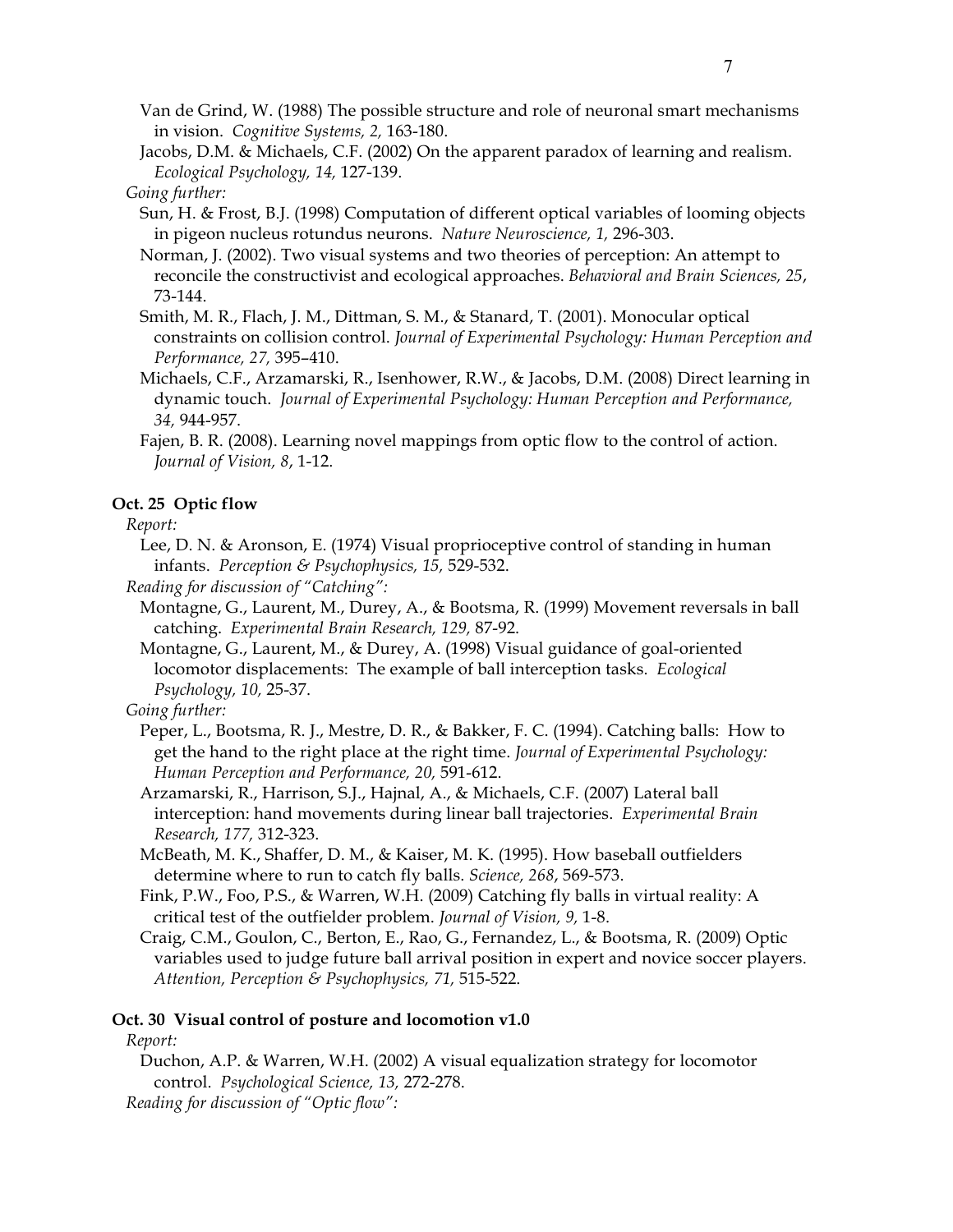Gibson (1979) Ch. 7

Warren, W.H. (2004) Optic flow. In L. Chalupa & J. Werner (Eds.) *The Visual Neurosciences, v. II.* Cambridge, MA: MIT Press, 1247-1259.

Srinivasan, M.V. (1998) Insects as Gibsonian animals. *Ecological Psychology, 10,* 251-270. *Going further:*

- Lee, D. & Lishman, J. (1975) Visual proprioceptive control of stance. *Journal of Human Movement Studies, 1,* 87-95.
- Warren, W. H., & Hannon, D. J. (1988). Direction of self-motion is perceived from optical flow. *Nature, 336*(6195), 162-163.
- Banks, M. S., Ehrlich, S. M., Backus, B. T., & Crowell, J. A. (1996). Estimating heading during real and simulated eye movements. *Vision Research, 36*, 431-443.
- Li, L., & Warren, W. H. (2000). Perception of heading during rotation: Sufficiency of dense motion parallax and reference objects. *Vision Research, 40*, 3873-3894.
- Li, L. & Cheng, C.K. (2011). Perceiving path from optic flow. *Journal of Vision, 11*(1):22, 1-15.

### **Nov. 1 DEBATE 1: Direct vs. Indirect perception**

Ullman, S. (1980) Against direct perception. *Behavioral and Brain Sciences, 3,* 373-415 [including as much of the peer commentary as you can stand].

Gibson, Ch. 14

### *Going further:*

Fodor, J.A. & Pylyshyn, Z.W. (1981) How direct is visual perception? Some reflections on Gibson's "Ecological Approach." *Cognition, 9,* 139-196.

Turvey, M. T., Shaw, R. E., Reed, E. S., & Mace, W. M. (1981). Ecological laws of perceiving and acting: In reply to Fodor and Pylyshyn (1981). *Cognition, 9*, 237-304.

\_\_\_\_\_\_\_\_\_\_\_\_\_\_\_\_\_\_\_\_\_\_\_\_\_\_\_\_\_\_\_\_\_\_\_\_\_\_\_\_\_\_\_\_\_\_\_\_\_\_\_\_\_\_\_\_\_\_\_\_\_\_\_\_\_\_\_\_\_\_\_\_\_\_

#### **Part IV. Coordination Dynamics**

### **Nov. 6 Action -- What's the problem?**

- *Reading for discussion of "Locomotion v.1":*
	- Gibson (1979) Ch. 13

Rushton, et al. (1998) Guidance of locomotion on foot uses perceived target location rather than optic flow. *Current Biology, 8,* 1191-1194.

Warren, et al. (2001) Optic flow is used to control human walking. *Nature Neuroscience, 4,* 213-216.

*Going further:*

- Rushton, S. K. (2004). Egocentric direction and locomotion. In L. Vaina, S. A. Beardsley & S. K. Rushton (Eds.), *Optic flow and beyond* (pp. 339-362). Dordrecht: Kluwer.
- Bruggeman, H., Zosh, W., & Warren, W. H. (2007). Optic flow drives human visuolocomotor adaptation. *Current Biology, 17*, 2035-2040.
- Patla, A. E. (1998). How is human gait controlled by vision? *Ecological Psychology, 10*, 287-302.
- Warren, W.H., Young, D.S., & Lee, D.N. (1986) Visual control of step length during running over irregular terrain. *Journal of Experimental Psychology: Human Perception and Performance, 12,* 259-266.
- Pepping, G.J. & Grealy, M.L. (Eds.) (2007) *Closing the gap: The scientific writings of David N. Lee.* Mahwah, NJ: Erlbaum.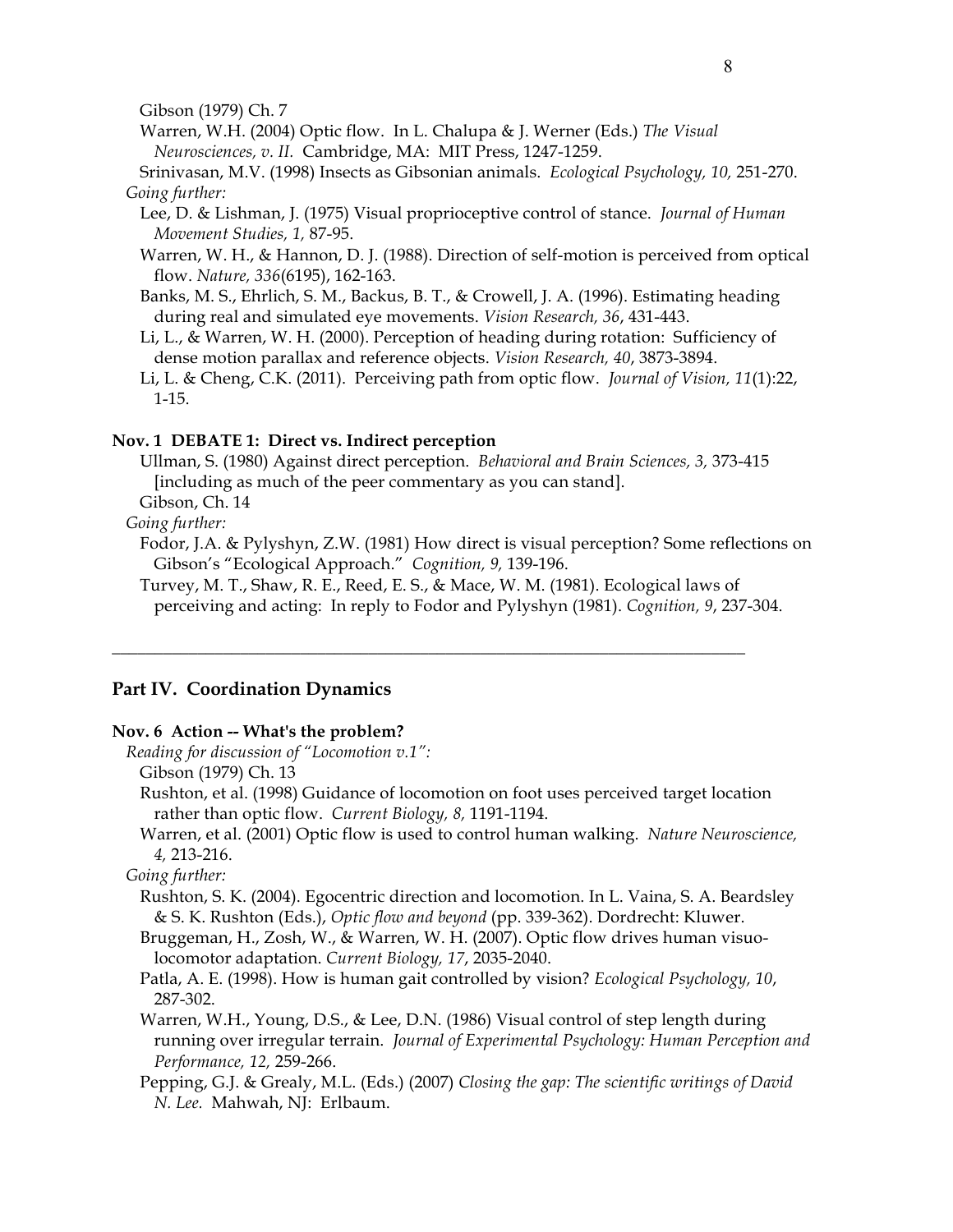Fajen, B. R. (2005). Perceiving possibilities for action: On the necessity of calibration and perceptual learning for the visual guidance of action. *Perception,* 34 (6), 741-755.

#### **Nov. 8 Motor programs and computational motor control**

**ESSAY 3 DUE** – upload PDF file to the course website by 11:59 pm

*Reading for discussion of "Action: what's the problem?":*

Turvey, M., Fitch, H., & Tuller, B. (1982) The Bernstein perspective:

I. The problems of degrees of freedom and context-conditioned variability.

II. The concept of muscle linkage or coordinative structure. In S. Kelso (Ed.), *Human motor behavior: An introduction,* p. 239-270.

*Going further:*

Turvey, M. T. (1990). Coordination. *American Psychologist*, 45(8), 938-953.

Latash, M. L. (1996). The Bernstein Problem: How does the central nervous system make its choices? In M. L. Latash & M. T. Turvey (Eds.) *Dexterity and its Development* (pp. 277-303).

Latash M.L. (2008) *Synergy*. Oxford University Press: New York (Parts 3 & 4).

### **Nov. 13 Self-organization, dynamical systems, and synergies**

*Reading for discussion of "Motor programs":*

Schmidt, R.A. (1991) Movement production and motor programs. Ch. 4 of *Motor learning and performance,* p. 77-100.

Wolpert, D.M. (1997) Computational approaches to motor control. *Trends in Cognitive Sciences, 1,* 209-216.

Kelso, S. (1984) Contrasting perspectives on order and regulation in movement. In J. Long & A. Baddley (Eds.), *Attention and performance IX.* p. 437-457.

*Going further:*

- Jordan, M. I., & Wolpert, D. M. (1999). Computational motor control. In M. Gazzaniga (Ed.), *The cognitive neurosciences* (pp. 601-620). Cambridge, MA: MIT Press.
- Kawato, M. (1999). Internal models for motor control and trajectory planning. *Current Opinion in Neurobiology, 9,* 718–727.
- Körding KP & Wolpert DM (2006). Bayesian decision theory in sensorimotor control. *Trends in Cognitive Sciences*, 10(7), 319-326.
- Todorov, E., & Jordan, M. I. (2002). Optimal feedback control as a theory of motor coordination. *Nature Neuroscience, 5*, 1226-1235.

Schall, S., Mohajerian, P., & Ijspeert, A. (2007) Dynamic systems vs. optimal control – a unifying view. In P. Cisek, T. Drew, & J.F. Kalaska (Eds.) *Progress in brain research, v. 165.* Elsevier, p. 425-445.

#### **Nov. 15 Oscillators, resonance, and absolute coordination**

*Report:*

Holt, K., Hamill, J., & Andres, R.O. (1990) The force-driven harmonic oscillator as a model for human locomotion. *Human Movement Science, 9,* 55-68.

*Reading for discussion of "Self-organization":*

Camazine, et al. (2001) *Self-organization in biological systems.* Ch. 1, 2, 3. 5.

Kelso, J.A.S. (1995) *Dynamic patterns: The self-organization of brain and behavior,* Ch.1

Warren, W. (2006) The dynamics of perception and action. *Psychological Review, 113,* p. 358-366 only.

#### *Going further:*

Haken, H. (2006) *Information and self-organization* (3rd Edition), Ch. 1. Berlin: Springer.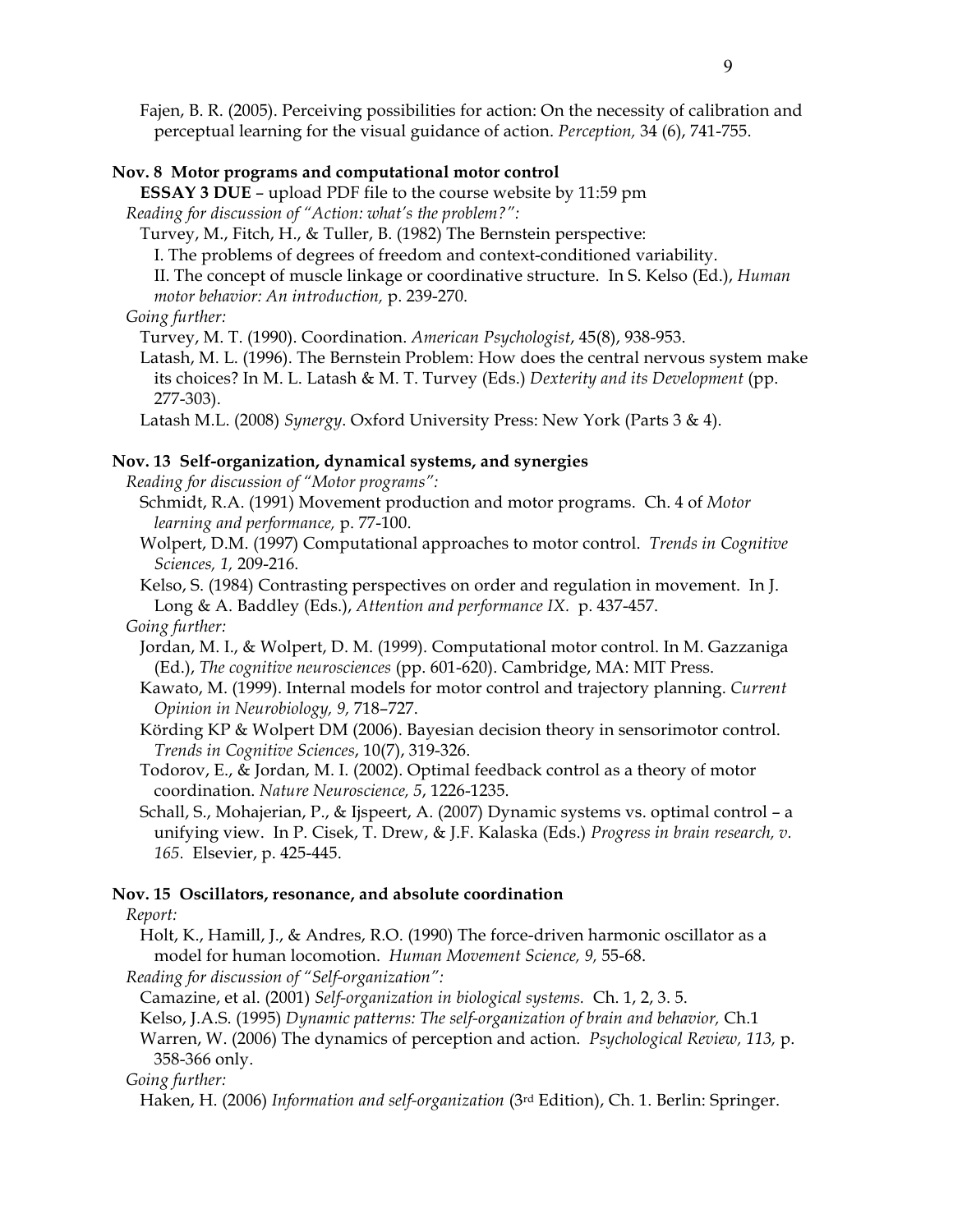Turvey, M. T., & Carello, C. (1996). Dynamics of Bernstein's level of synergies. In M. Latash. & M. T. Turvey (Eds.), *Dexterity and its development* (pp. 339-376). Hillsdale, NJ: Erlbaum.

- D'Avella, A., & Bizzi, E. (1998). Low dimensionality of supraspinally induced force fields*. Proceedings of the National Academy of Sciences, 95,* 7711-7714.
- Scholz J. P., Schöner G. (1999). The uncontrolled manifold concept: identifying control variables for a functional task. *Experimental Brain Research, 126,* 289–306.
- Turvey, M. T. (2007). Action and perception at the level of synergies. *Human Movement Science, 26,* 657-697.

## **Nov. 20 Phase transitions**

*Report:*

- Yamanishi, J., Kawato, M., & Suzuki, R. (1980). Two coupled oscillators as a model for coordinated finger tapping by both hands. *Biological Cybernetics, 37,* 219-225.
- *Reading for discussion of "Absolute coordination":*
	- Strogatz, S.H. & Stewart, I. (1993) Coupled oscillators and biological synchronization. *Scientific American, 269*(12), 102-109.
	- Goodman, L., Riley, M., Mitra, S., & Turvey, M. T. (2000). Advantages of rhythmic movements at resonance: Minimal active degrees of freedom, minimal noise, and maximal predictability*. Journal of Motor Behavior, 32*, 3-8.

Schmidt, R.C. & Turvey, M.T. (1989) Absolute coordination: An ecological perspective. In S.A. Wallace (Ed.) *Perspectives on the coordination of movement.*

- *Going further:*
	- Glass, A. (2001) Synchronization and rhythmic processes in physiology. *Nature, 410,*  277-284.
	- Kay, B., Kelso, J. A. S., Saltzman, E., & Schöner, G. (1987). Space-time behavior of single and bi-manual rhythmical movements: Data and limit cycle model. *Journal of Experimental Psychology: Human Perception and Performance, 13,* 178-192.
	- Amazeen, P. G., Amazeen, E. L., & Turvey, M. T. (1998). Dynamics of human intersegmental coordination: Theory and research. In D. A. Rosenbaum & C. E. Collyer (Eds.), *Timing of behavior: Neural, computational, and psychological perspectives.* (pp. 237- 259). Cambridge, MA: MIT Press.
	- Riley, M.A., Richardson, M.J., Shockley, K., & Ramenzoni, V.C. (2011) Interpersonal synergies. *Frontiers in Psychology, 2,* Article 38, 1-7.

### **Nov. 22 THANKSGIVING BREAK**

#### **Nov. 27 Relative coordination, mode locking, and variability**

**ESSAY 4 DUE** – upload PDF file to course website by 11:59 pm *Report:*

Miles, L.K., Griffiths, J.L., Richardson, M. J., & Macrae, C.H. (2010). Too late to coordinate: Contextual influences on behavioral synchrony. *European Journal of Social Psychology, 40,* 52-60.

- *Reading for discussion of "Phase transitions":*
- Kelso, J.A.S. (1995) Ch. 2.
- Mechsner, F., Kerzel, D., Knoblich, G., & Prinz, W. (2001) Perceptual basis of bimanual coordination. *Nature, 414,* 69-73.
- Hoyt, D. F., & Taylor, C. R. (1981). Gait and the energetics of locomotion in horses. *Nature, 292*, 239-240.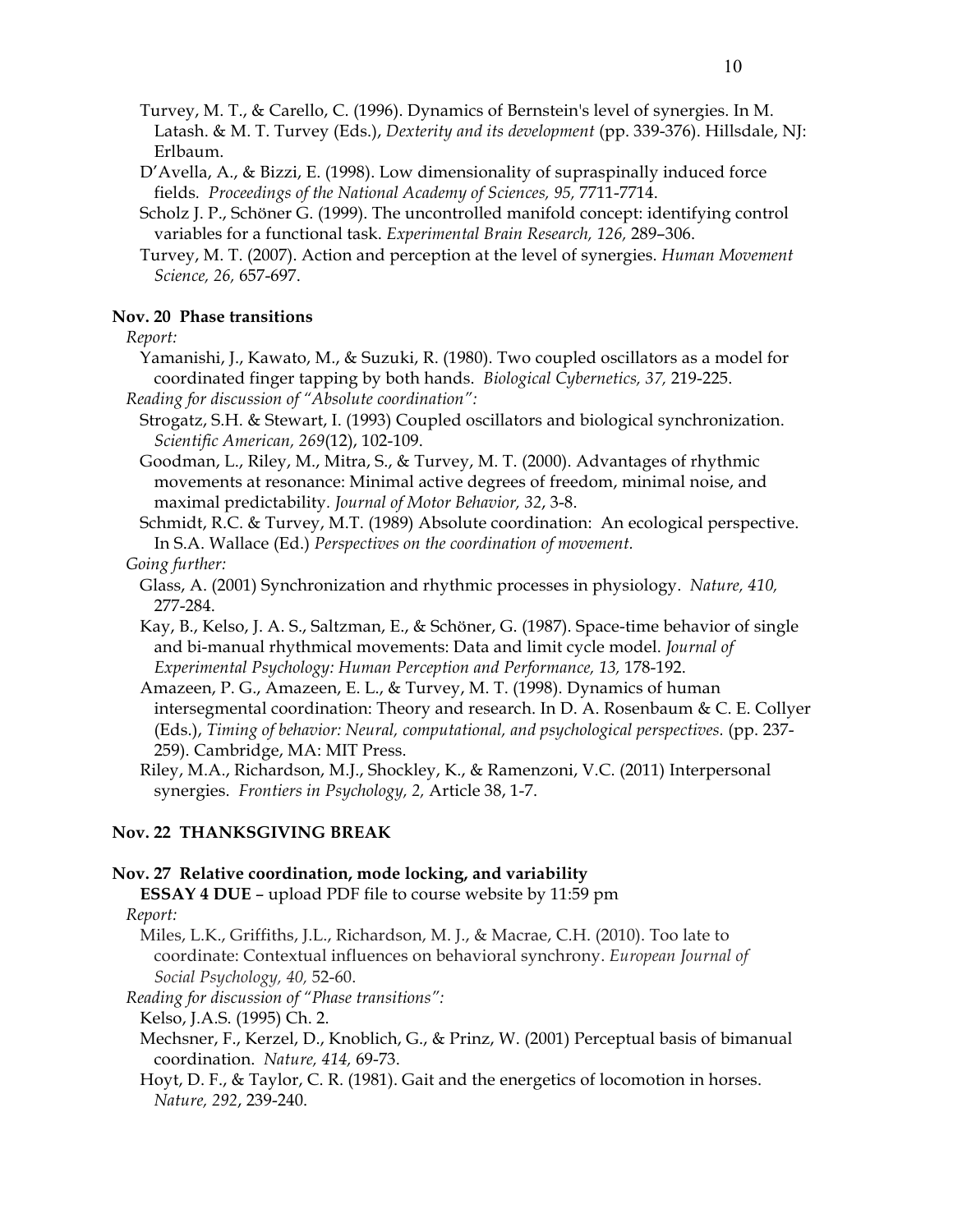*Going further:*

- Haken, H., Kelso, J. A. S., & Bunz, H. (1985). A theoretical model of phase transitions in human hand movements. *Biological Cybernetics*, 51, 347-356.
- Bingham, G. P., Zaal, F. T. J. M., Shull, J. A., & Collins, D. R. (2001). The effect of frequency on the visual perception of relative phase and phase variability of two oscillating objects. *Experimental Brain Research, 136*, 543-552.
- Diedrich, F.J. & Warren, W.H. (1998) Dynamics of human gait transitions. In Rosenbaum, D.A. & Collyer, C.E., (Eds.) *Timing of behavior: Neural, psychological, and computational perspectives.*
- Bardy, B., Oullier, O., Bootsma, R. J., & Stoffregen, T. A. (2002). Dynamics of human postural transitions. *Journal of Experimental Psychology: Human Perception and Performance, 28*, 499-514.

\_\_\_\_\_\_\_\_\_\_\_\_\_\_\_\_\_\_\_\_\_\_\_\_\_\_\_\_\_\_\_\_\_\_\_\_\_\_\_\_\_\_\_\_\_\_\_\_\_\_\_\_\_\_\_\_\_\_\_\_\_\_\_\_\_\_\_\_\_\_\_\_\_\_

Schmidt, R. C., Carello, C., & Turvey, M. T. (1990). Phase transitions and critical fluctuations in the visual coordination of rhythmic movements between people. *Journal of Experimental Psychology: Human Perception and Performance, 16*, 227-247.

## **Part V. Behavioral Dynamics**

### **Nov. 29 Dynamics of perception and action**

- *Reading for discussion of "Relative coordination":* Kelso, J.A.S. (1995) Ch.4.
	- Kay, B.A. & Warren, W.H. (1998). A dynamical model of the coupling between posture and gait. Theory and research. In D. A. Rosenbaum & C. E. Collyer (Eds.), *Timing of behavior: Neural, computational, and psychological perspectives.* Cambridge, MA: MIT Press, 293-322.

## *Going further:*

- Beek, P. J., & Turvey, M. T. (1992). Temporal patterning in cascade juggling. *Journal of Experimental Psychology: Human Perception and Performance, 18*, 934-947.
- Peper, C. E., Beek, P. J., & van Wieringen, P. C. W. (1995). Multifrequency coordination in bimanual tapping: Asymmetrical coupling and signs of supercriticality. *Journal of Experimental Psychology: Human Perception and Performance, 21*, 1117-1138.
- Jagacinski, R.J., Peper, C, & Beek, P. (2000). Dynamic, stochastic, and topological aspects of polyrhythmic performance. *Journal of Motor Behavior, 32*, 323-336.
- Daffertshofer, A., Huys, R., & Beek, P.J. (2004) Dynamical coupling between locomotion and respiration. *Biological Cybernetics, 90,* 157-164.
- Balasubramaniam, R. & Turvey, M.T. (2004) Coordination modes in the multisegmental dynamics of hula hooping. *Biological Cybernetics, 90,* 176-190.
- Riley, M., & Turvey, M. T. (2002). Variability and determinism in motor behavior. *Journal of Motor Behavior, 34,* 99-125.

### **Dec. 4 Visual control of posture and locomotion v2.0 PAPER TOPIC DUE – bring to class**

### *Report:*

Collins, S., Ruina, A., Tedrake, R., & Wisse, M. (2005) Efficient bipedal robots based on passive-dynamic walkers. *Science, 307,* 1082-1085.

*Reading for discussion of "Dynamics of perception and action":*

Warren, W. (2006), The dynamics of perception and action, cont. p. 366-385.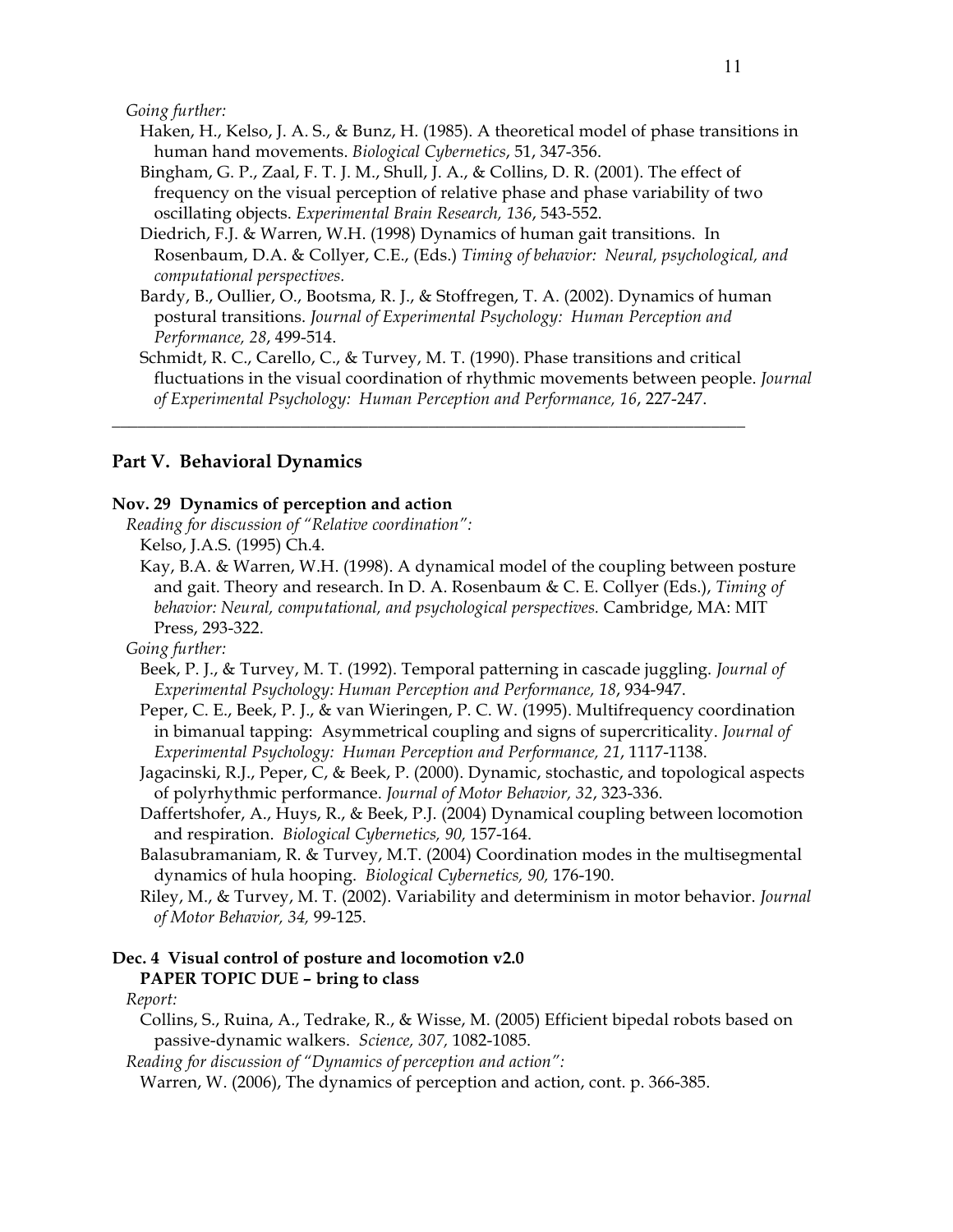Richardson, M.J., Shockley, K., Fajen, B.R., Riley, M.A., & Turvey, M.T. (2008) Ecological psychology: Six principles for an embodied-embedded approach to behavior. In P. Calvo & A. Gomila (Eds.) *Handbook of Cognitive Science: An Embodied Approach* (p. 161- 187)*.* Academic Press.

### *Going further:*

- Goldfield, G., Kay, B., & Warren, W.H. (1993) Infant bouncing: The assembly and tuning of action systems. *Child Development, 64,* 1128-1142.
- Sternad, D., Duarte, M., Katsumata, H., & Schaal, S. (2001). Bouncing a ball: Tuning into dynamic stability. *Journal of Experimental Psychology: Human Perception and Performance, 27*, 1163-1184.
- Siegler, I., Bardy, B., & Warren, W.H. (2010) Passive vs. active control of rhythmic ball bouncing: The role of visual information. *Journal of Experimental Psychology: Human Perception and Performance, 36,* 729-750.
- Loomis, J. M. & Beall, A. C. (2004). Model-based control of perception/action. In L. Vaina, S. Beardsley, and S. Rushton (Eds.). *Optic Flow and Beyond* (pp. 421-441)*.* Boston: Kluwer Academic Publishers.
- Brooks, R.A. (1991) Intelligence without representation. In Haugeland (Ed) *Mind Design II*, Ch. 15.
- Beer, R.D. (2008). Beyond control: The dynamics of brain-body-environment interaction in motor systems. In D. Sternad (Ed.), *Progress in Motor Control V: A Multidisciplinary Perspective*. Springer.

### **Dec. 6 Pedestrian dynamics**

*Report:*

- Moussaid, M., Helbing, D., Theraulaz, G. (2011) How simple rules determine pedestrian behavior and crowd diasters. *Proceedings of the National Academy of Sciences, 108*(17), 6884–6888.
- *Reading for discussion of "Locomotion v.2":*
	- Schöner, G. (1998) Action-perception patterns emerge from coupling and adaptation. *Ecological Psychology, 10*, 323-346.
	- Matthis, J. & Fajen, B.F. (2012) Humans exploit the biomechanics of bipedal gait during visually guided walking over rough terrain. Vision Sciences Society conference.

Bonneaud, S. & Warren, W.H. (2012) A behavioral dynamics approach to modeling realistic pedestrian behavior. Pedestrian and Evacuation Dynamics conference.

*Going further:*

- Kuo, A.D. (2007) The six determinants of gait and the inverted pendulum analogy: A dynamic walking perspective. *Human Movement Science, 26,* 617-656.
- Dickinson, M., Farley, C., Full, R. J., et al. (2000). How animals move: An integrative view. *Science, 288,* 100-106.
- Holmes, P., Full, R.J., Koditschek, D. & Guckenheimer, J. (2006) The dynamics of legged locomotion: Models, analyses, challenges. *SIAM Review, 48*, 207-304.
- Srinivasan, M. & Ruina, A. (2006) Computer optimization of a minimal biped model discovers walking and running. *Nature, 439,* 72-75.
- Riley, M.A., Balasubramaniam, R. & Turvey, M. T. (1999). Recurrence quantification analysis of postural fluctuations. *Gait & Posture, 9,* 65-78.

*Going further in "Pedestrian dynamics":*

Warren, W.H. & Fajen, B.R. (2008) Behavioral dynamics of visually-guided locomotion. In A. Fuchs & V. Jirsa (Eds.), *Coordination: Neural, behavioral, and social dynamics.* Heidelberg: Springer.